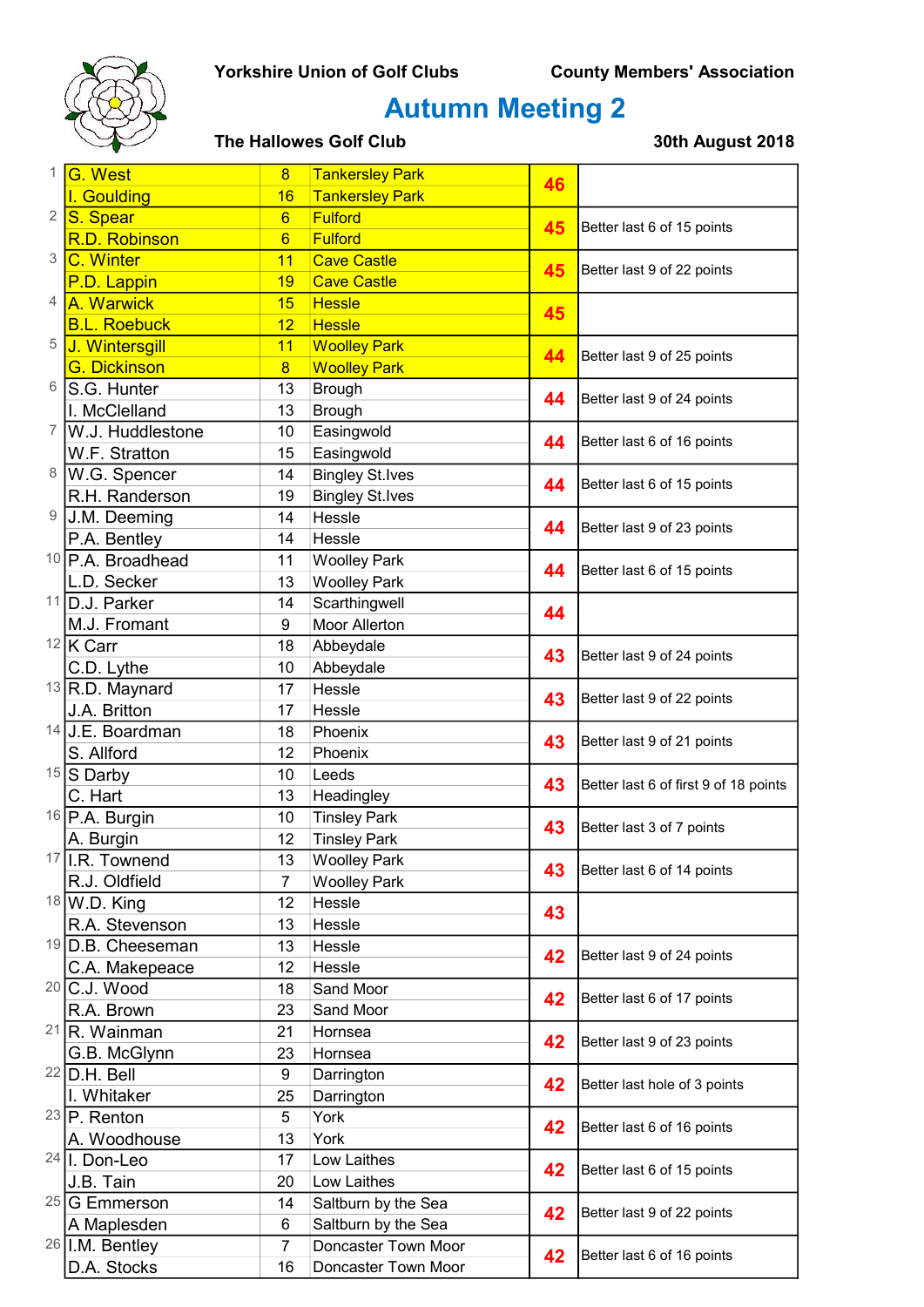

# Autumn Meeting 2

| <sup>27</sup> B. Williamson          | 17             | Doncaster Town Moor                  | 42 |                                      |
|--------------------------------------|----------------|--------------------------------------|----|--------------------------------------|
| A.N.M. Grierson                      | 18             | Doncaster Town Moor                  |    |                                      |
| $28$ R.J. Norman                     | 15             | <b>Ganstead Park</b>                 | 41 | Better last 3 of 8 points            |
| C.J. Acey                            | 11             | <b>Ganstead Park</b>                 |    |                                      |
| $29$ G.E. Pearson                    | 16             | Halifax Bradley Hall                 | 41 | Better last 9 of 21 points           |
| R.B. Bain                            | 11             | <b>Halifax Bradley Hall</b>          |    |                                      |
| 30 J.S. Bell                         | 11             | Cave Castle                          | 41 | Better last 9 of 20 points           |
| S.A. Hubbard                         | 15             | Cave Castle                          |    |                                      |
| 31 K.K. McMullen                     | 16             | Wheatley                             | 41 | Better last 6 of 13 points           |
| L.B. Phillips                        | 14             | Wheatley                             |    |                                      |
| 32 J. Goundry                        | 17             | Saltburn by the Sea                  | 41 |                                      |
| W.T. Downing                         | 14             | Saltburn by the Sea                  |    |                                      |
| $33$ D. Smith                        | 24             | Wheatley                             | 40 | Better last 6 of 18 points           |
| M. Rabbitt                           | 22             | Wheatley                             |    |                                      |
| 34 L. Bennett                        | 5              | Cleveland                            | 40 | Better last 9 of 22 points           |
| G. Varley                            | 10             | Cleveland                            |    |                                      |
| 35 N. Simpson                        | 16             | <b>Woolley Park</b>                  | 40 | Better last 9 of 21 points           |
| D. Simpson                           | 0              | <b>Waterton Park</b>                 |    |                                      |
| 36 J.O. Newsome                      | 13             | Wakefield                            | 40 | Better last 3 of first 9 of 8 points |
| C.A. Gregson                         | 11             | Wakefield                            |    |                                      |
| 37 M. Friar                          | 16             | Wheatley                             | 40 | Better last 9 of 20 points           |
| A.P. Hewitt                          | 12             | Wheatley                             |    |                                      |
| 38 N.J. Desourdy                     | 17             | Wheatley                             | 40 | Better last 6 of 14 points           |
| T. Grierson                          | 21             | Wheatley                             |    |                                      |
| 39 P. Berry                          | 26             | South Leeds                          | 40 | Better last 9 of 19 points           |
| N.J. Turner                          | 22             | South Leeds                          |    |                                      |
| 40 K. Bailey                         | 15             | Northcliffe                          | 40 | Better last 9 of 18 points           |
| C.K. Glendinning<br>$41$ I.P. Wallis | 20             | Northcliffe<br><b>Crosland Heath</b> |    |                                      |
| <b>B.</b> Askham                     | 6<br>19        | <b>Crosland Heath</b>                | 40 |                                      |
| $42$ N. Moir                         | $\overline{7}$ | Outlane                              |    |                                      |
| A. Blackburn                         | 22             | Outlane                              | 39 | Better last 6 of 12 points           |
| 43 N.J.A. Malone                     | 14             | Saltburn by the Sea                  |    |                                      |
| I.R. Coombs                          | 7              | Saltburn by the Sea                  | 39 | Better last 9 of 20 points           |
| $44$ P. Johnson                      | 8              | <b>Crosland Heath</b>                |    |                                      |
| S. Brierley                          | 8              | <b>Crosland Heath</b>                | 39 | Better last 3 of 7 points            |
| 45 D.J. Clements                     | 13             | <b>Rudding Park</b>                  |    | Better last 6 of 14 points           |
| J. Lyon                              | 10             | <b>Rudding Park</b>                  | 39 |                                      |
| 46 J. M Wilson                       | 13             | Baildon                              |    | Better last 9 of 19 points           |
| J.F Holder                           | 14             | Baildon                              | 39 |                                      |
| 47 A.W. Skitt                        | 16             | Lofthouse Hill                       |    | Better last 6 of 12 points           |
| P. Turner                            | 6              | <b>Woolley Park</b>                  | 39 |                                      |
| 48 J.W. Sawyer                       | 15             | Woodsome Hall                        | 39 | Better last 9 of 18 points           |
| K.A. Pilling                         | 21             | Woodsome Hall                        |    |                                      |
| $49$ B. Craven                       | 17             | Saltburn by the Sea                  | 39 |                                      |
| P.W. Wilson                          | 22             | Saltburn by the Sea                  |    | Better last 9 of 17 points           |
| $50$ D.J. Banks                      | 22             | Wheatley                             | 39 |                                      |
| F.J. Foster                          | 12             | Wheatley                             |    |                                      |
| $51$ G. Mann                         | 14             | <b>Crosland Heath</b>                | 38 | Better last 9 of 21 points           |
| D.G. Liversidge                      | 12             | <b>Crosland Heath</b>                |    |                                      |
| <sup>52</sup> <sub>K.</sub> Walker   | 14             | <b>Crosland Heath</b>                | 38 | Better last 9 of 20 points           |
| R.T. Owen                            | 11             | <b>Crosland Heath</b>                |    |                                      |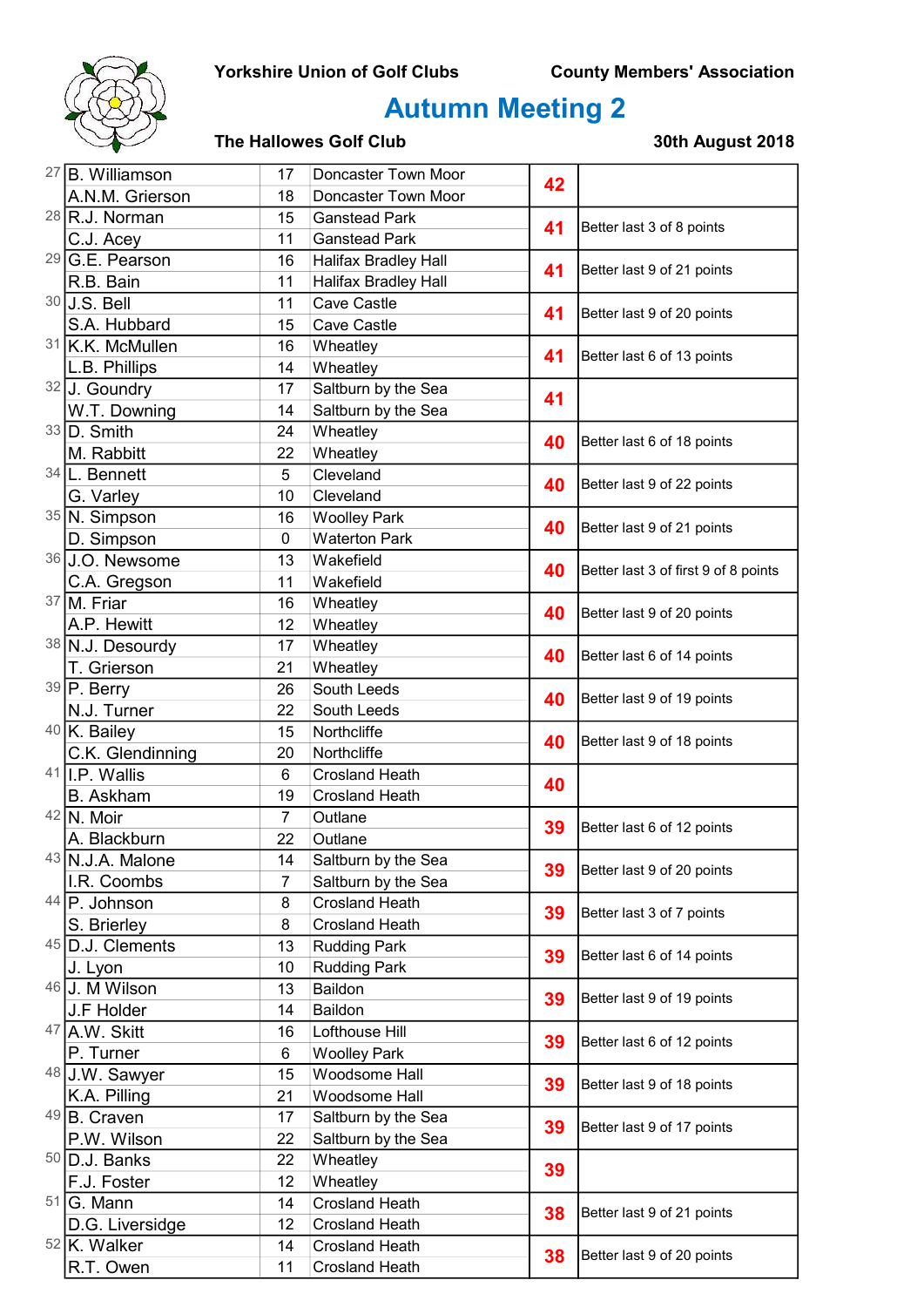

# Autumn Meeting 2

| $53$ S.B. Slater              | 16       | Wheatley                                         | 38       | Better last 9 of 19 points            |
|-------------------------------|----------|--------------------------------------------------|----------|---------------------------------------|
| J. Moore                      | 22       | Wheatley                                         |          |                                       |
| 54 M. Sherred                 | 12       | <b>Marriott Hollins Hall</b>                     | 38       | Better last 6 of 14 points            |
| S. Metcalfe                   | 11       | Baildon                                          |          |                                       |
| 55 D.M. Bint                  | 17       | Wheatley                                         |          | Better last 6 of 12 points            |
| R. Hobson                     | 21       | Wheatley                                         | 38       |                                       |
| 56 A.S Carr                   | 16       | York                                             | 38       | Better last 3 of 5 points             |
| J Black                       | 15       | York                                             |          |                                       |
| 57 B. Marsden                 | 16       | Wetherby                                         | 38       |                                       |
| P. Earp                       | 11       | Moor Allerton                                    |          |                                       |
| $58$ J.J. Hall                | 13       | Hornsea                                          | 37       | Better last 6 of first 9 of 12 points |
| G.S. Duncan                   | 16       | Beverley & East Riding                           |          |                                       |
| 59 I. Bainbridge              | 14       | Fulford                                          | 37       | Better last 6 of 14 points            |
| I. Snowdon                    | 14       | Fulford                                          |          |                                       |
| 60 D.J. Dewhirst              | 18       | Baildon                                          | 37       | Better last 9 of 20 points            |
| T. Oliver                     | 13       | Baildon                                          |          |                                       |
| 61 M.S. Keightley             | 19       | Hessle                                           | 37       | Better last 6 of 13 points            |
| A.D. Best                     | 20       | Hessle                                           |          |                                       |
| $62$ P. Scott                 | 16       | Heworth                                          | 37       |                                       |
| R.H. Jenkins                  | 18       | Elland                                           |          |                                       |
| 63 P. Robertson               | 7        | Pike Hills                                       | 36       | Better last 9 of 18 points            |
| K. Bramley                    | 6        | Pike Hills                                       |          |                                       |
| 64 P.D. Cutland               | 14       | Hessle                                           | 36       |                                       |
| R.F. Nicholl                  | 16       | Hessle                                           |          |                                       |
| 65 J.G.N. Mullins             | 14       | <b>Ganstead Park</b>                             | 35       | Better last 9 of 20 points            |
| K. Fitzsimons                 | 10       | <b>Ganstead Park</b>                             |          |                                       |
| 66 R.P. Barker                | 15       | <b>Crosland Heath</b>                            | 35       | Better last hole of 3 points          |
| R.H. Gledhill                 | 13       | <b>Crosland Heath</b>                            |          |                                       |
| 67 P.M. Pitchforth            | 14<br>12 | <b>Halifax Bradley Hall</b>                      | 35       | Better last 9 of 19 points            |
| B.D. Gregan<br>68 J. Smith    | 19       | <b>Halifax Bradley Hall</b><br><b>Pike Hills</b> |          |                                       |
| M.A. Caley                    | 15       | Pike Hills                                       | 35       | Better last 6 of 12 points            |
| 69 M.G. Belcher               | 10       | Darrington                                       |          |                                       |
| M. Fisher                     | 14       | Darrington                                       | 35       | Better last 9 of 18 points            |
| <sup>70</sup> B. Dickinson    | 23       | Wheatley                                         |          |                                       |
| R. Moore                      | 20       | Wheatley                                         | 35       | Better last 6 of 11 points            |
| $71$ D.L. Kelly               | 7        | Fulford                                          |          |                                       |
| R.J. Milton                   | 14       | Fulford                                          | 35       |                                       |
| 72 P.A. McLoughlin            | 19       | Springhead Park                                  |          |                                       |
| I. Beetham                    | 12       | Brough                                           | 34       | Better last 9 of 19 points            |
| $73$ P.J. Bridges             | 24       | Hornsea                                          |          |                                       |
| I.W.R Aaron                   | 28       | Hornsea                                          | 34       | Better last 9 of 15 points            |
| $74$ P.C. Poppleton           | 18       | Wheatley                                         |          |                                       |
| B.T. Aspden                   | 17       | <b>Crookhill Park</b>                            | 34       |                                       |
| <sup>75</sup> R.M. Stansfield | 10       | Scarborough North Cliff                          | 33<br>31 |                                       |
| <b>B.M. Jarvis</b>            | 11       | Hickleton                                        |          |                                       |
| 76 A Miles                    | 24       | Fulford                                          |          | Better last 9 of 18 points            |
| D Parkinson                   | 21       | Fulford                                          |          |                                       |
| $77$ G. Seale                 | 10       | <b>Crosland Heath</b>                            | 31       |                                       |
| D. Jackson                    | 16       | <b>Crosland Heath</b>                            |          |                                       |
| <sup>78</sup> U.R. Robinson   | 8        | Beverley & East Riding                           | 30       |                                       |
| J. Lambert                    | 24       | Beverley & East Riding                           |          |                                       |